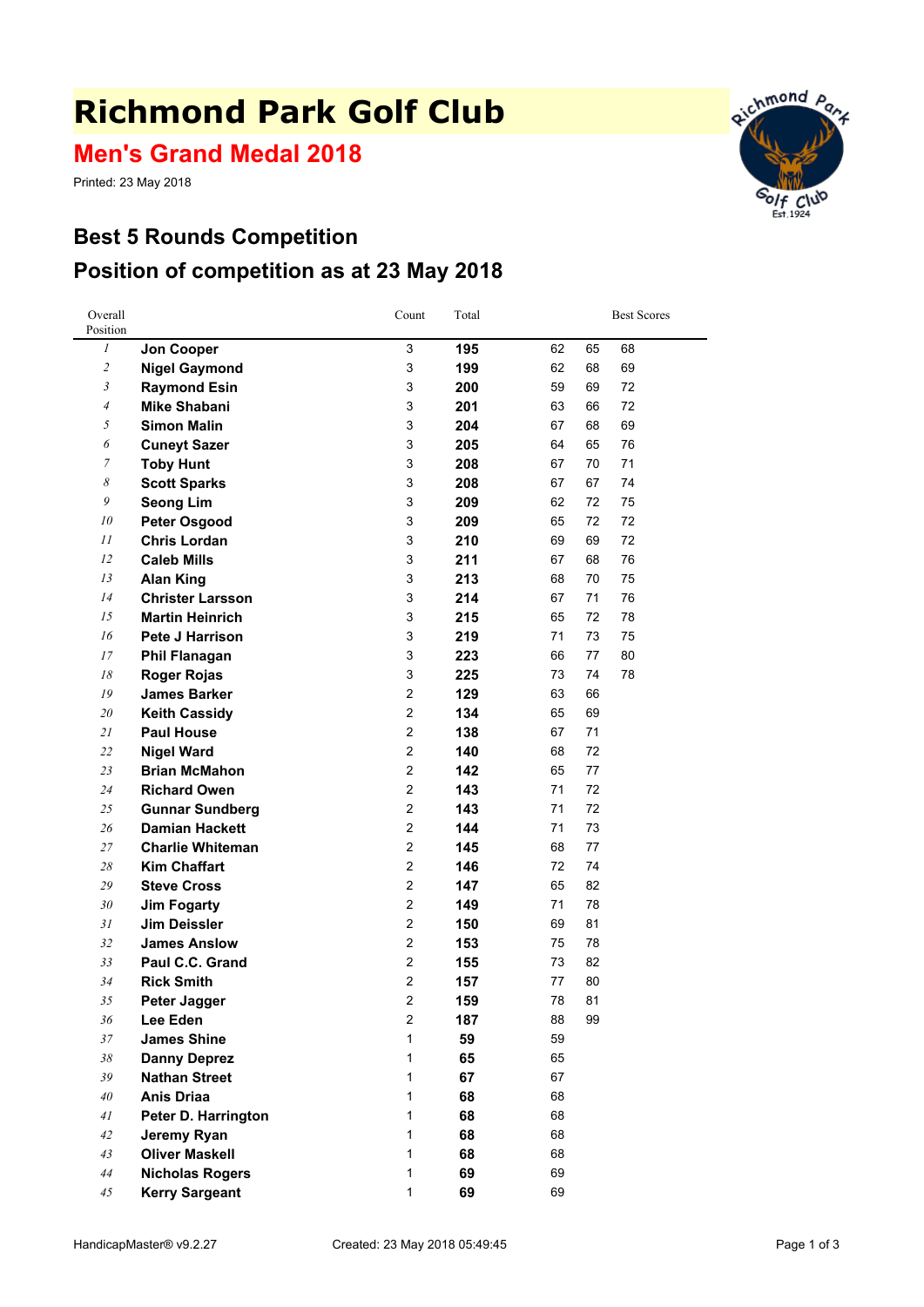Men's Grand Medal 2018

| Overall<br>Position |                         | Count | Total |    | <b>Best Scores</b> |
|---------------------|-------------------------|-------|-------|----|--------------------|
| 46                  | <b>Shaun DuPreez</b>    | 1     | 70    | 70 |                    |
| 47                  | <b>Stephen Mason</b>    | 1     | 70    | 70 |                    |
| 48                  | <b>Michele Prencipe</b> | 1     | 70    | 70 |                    |
| 49                  | <b>Liam Bridger</b>     | 1     | 71    | 71 |                    |
| 50                  | <b>Habib Amir</b>       | 1     | 72    | 72 |                    |
| 51                  | <b>Paul Neuhardt</b>    | 1     | 73    | 73 |                    |
| 52                  | <b>Jonathan Scriven</b> | 1     | 74    | 74 |                    |
| 53                  | John Ahad               | 1     | 74    | 74 |                    |
| 54                  | <b>Barry Page</b>       | 1     | 75    | 75 |                    |
| 55                  | <b>Eric Lit</b>         | 1     | 75    | 75 |                    |
| 56                  | Alexander Krasnenkov    | 1     | 76    | 76 |                    |
| 57                  | <b>Paul Brown</b>       | 1     | 76    | 76 |                    |
| 58                  | <b>Luis Oroval</b>      | 1     | 77    | 77 |                    |
| 59                  | <b>Martin Smith</b>     | 1     | 79    | 79 |                    |
| 60                  | <b>Adrian Wells</b>     | 1     | 83    | 83 |                    |
| 61                  | <b>Julian James</b>     | 1     | 87    | 87 |                    |

#### **Notes:**

The best 5 rounds by each player count towards their total.

COUNT identifies the number of scores counting for each player.

Where players have the same total, players are ordered by best last 9 holes (summed using the players' best scores). If there is still <sup>a</sup> tie, the best last 6 holes are matched (then last 3 holes and finally best last hole, as required).